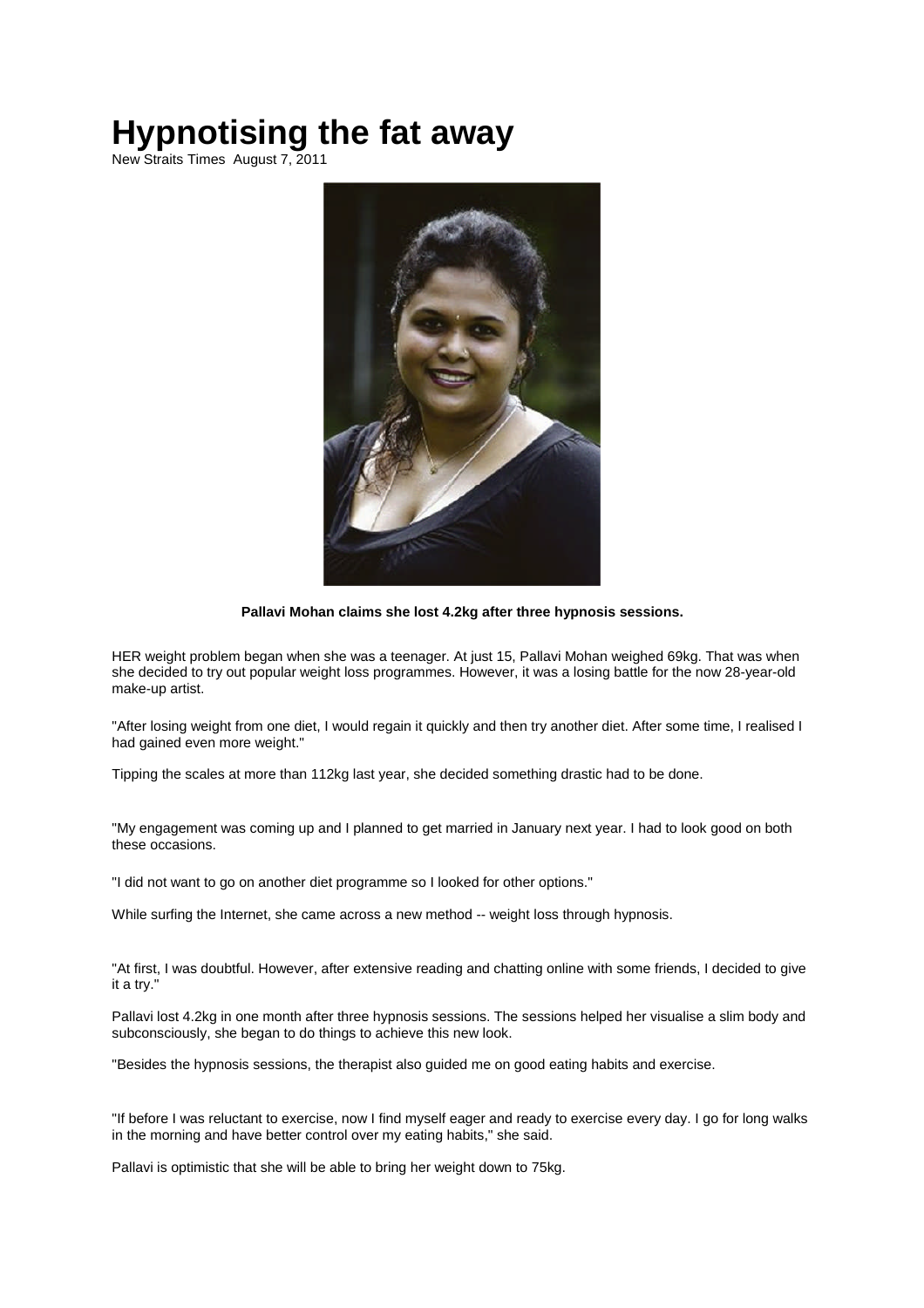Another believer in hypnosis is Farhan (not his real name). Since young, he had never liked to exercise. He was also a binge eater.

"During my college days, I weighed between 115 and 120kg. That was when I decided to try working out in the gym but I gave up after one session. I loved food, especially those that were deep fried," he said .

Recently, however, after much persuasion from a friend, the 25-year old engineer decided to seek the help of a hypnotherapist.

"Since I did not like diets or exercise, my friend suggested that I meet a hypnotherapist to take away my inner resistance to making changes.

"At first, I laughed at the idea but later, a chance meeting with the hypnotherapist gave me some confidence to try it out.

"I told him that I did not have the time to work out and would rather lose weight by controlling my food intake.

"The therapist then designed a programme that replaced quantity eating with quality eating," he said.

Farhan said after the first hypnosis session, he looked for only healthy food.

"I have a different attitude now. My colleagues at work notice how I have become selective about the type of food I eat. They don't know that I go for hypnotherapy and I don't intend to tell anyone yet.

"But in just three months, my weight dropped from 133kg to 128kg."

He then went for a second session.

"I lost 5kg without exercise. Now, I have been taught to do some light exercises and with this, I hope to bring my weight down to about 100kg by December. My ideal weight is 80kg."

So, how does hypnosis help in weight loss and does it really work?

Julian Leicester, a subconscious specialist and consultant at a hypnotheraphy centre, said hypnosis helps to place suggestions in a person's subconscious mind to change their lifestyles.

"Most often we think that we are conscious- driven but the truth is we are unconscious-driven. The subconscious mind operates 95 per cent of the time while the conscious mind only operates five per cent of the time.

"Our subconscious mind holds our belief structure, inner values and memories which contribute to the way we behave from day to day. So, if you smoke or eat excessively, it is an automatic reaction to memories that are stored in your subconscious mind.

"A person with a weight problem finds it difficult to keep to a good diet and exercise because of past conditioning. If you keep resisting change, it is likely your subconscious mind is responsible."

"Healthy eating, a good daily exercise routine and a balanced outlook and lifestyle can help anyone lose weight but for some people these are difficult to do.

"The natural satisfaction from eating should be for survival but those with weight problems are programmed to eat for other reasons. To change, the subconscious needs to be persuaded that this strategy no longer serves a useful purpose," said Leicester, who is also the hypnotherapy leader for the Malaysian Society for Complementary Medicine.

To change the behaviour pattern, he said, it is necessary to "take back" the person to the very first time they started eating for reasons other than to nourish their bodies.

"It can be due to either comfort, fear, trauma or protection. In order to alter this, we have to find the source of the thought."

He said while in hypnosis, the subconscious can bring forward a memory on request "as every memory is recorded".

"We can bring this information to the attention of the conscious mind and then suggest to the subconscious mind the next action plan.

"Since the person is in a heightened state of awareness, he or she will be ready to accept suggestions. The